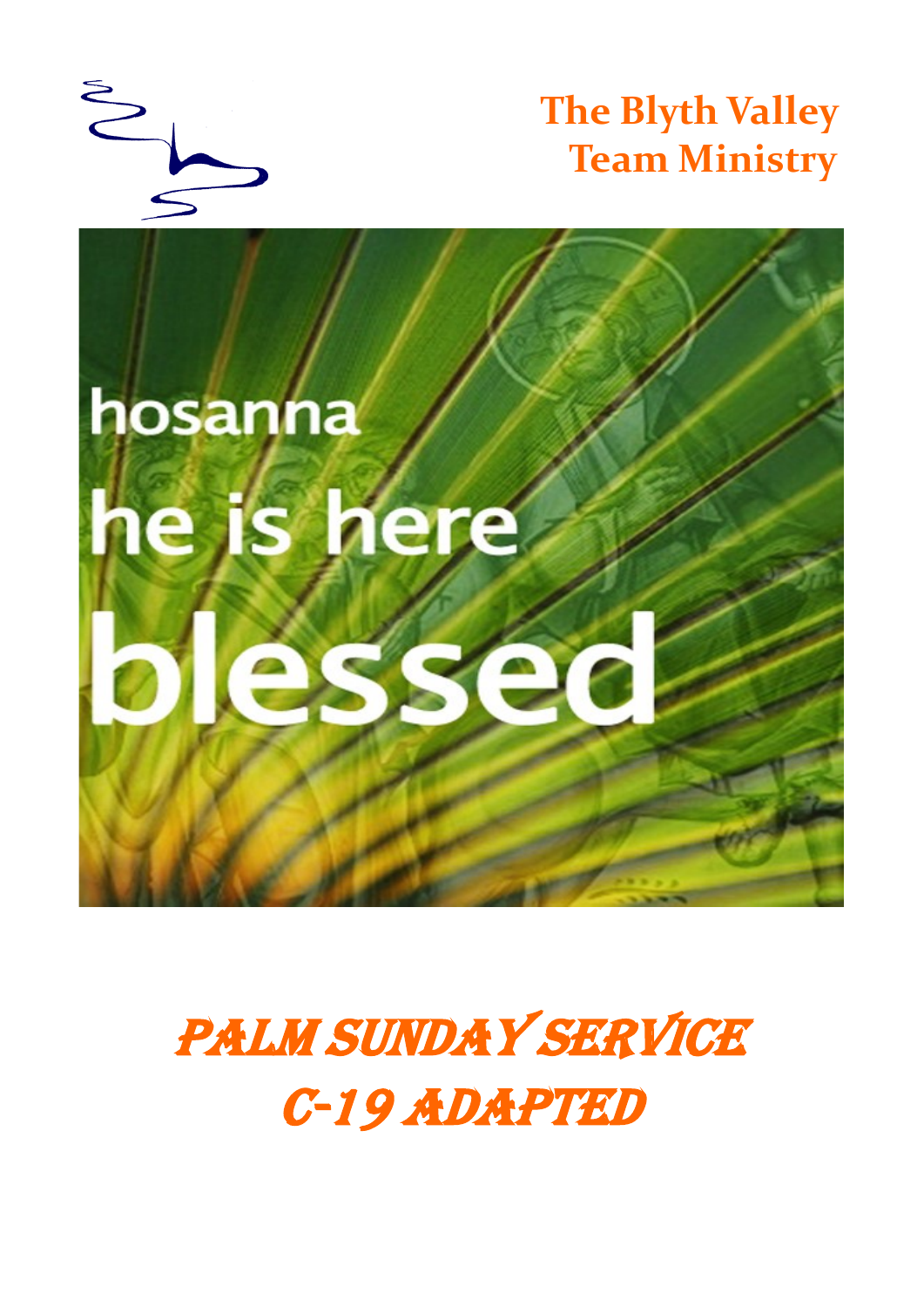# **The Blessing of Palms**

Today is Palm Sunday, the first day of Holy Week. We accompany Jesus as he enters the holy city of Jerusalem. The crowds shout 'hosanna'; soon they will shout 'crucify'. We accompany Jesus this week. On Thursday he will wash our feet and give himself to us in bread and wine. Then Judas will betray him and soldiers will arrest him in the garden. On Friday he will be put to death on a cross. On Sunday he will burst from the tomb and Mary Magdalene will meet him in another garden. In living and dying and rising, he shows how much God loves us. But today we shout 'hosanna'.

*We hold up our palm crosses for them to be blessed:*

Loving God *,* Your Son Jesus entered Jerusalem on this day To suffer and to die upon the cross; Bless these palms that we may never forget his victory. May we who carry them always tell the world That he is Lord and King **Amen.**

# **The Gathering**

*Silence is kept.*

*The Priest may say a Sentence.*

| Priest: | In the name $\Phi$ of the Father,<br>and of the Son,<br>and of the Holy Spirit.            |
|---------|--------------------------------------------------------------------------------------------|
| People: | Amen.                                                                                      |
| Priest: | Grace, mercy and peace<br>from God our Father<br>and the Lord Jesus Christ<br>be with you. |
| People: | and also with you.                                                                         |

Words of welcome or introduction may be said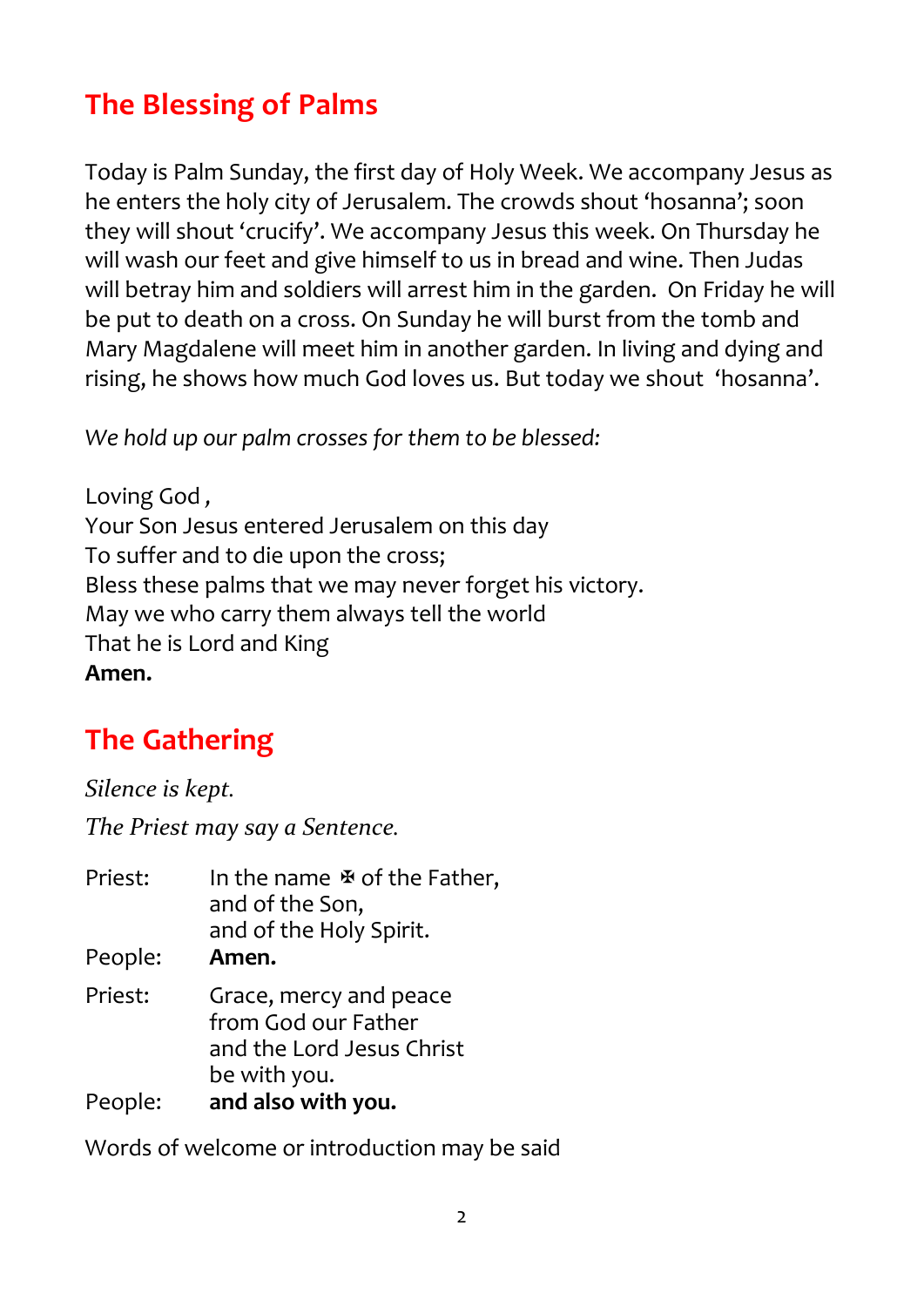# **Collect:**

Almighty and everlasting God, who in your tender love towards the human race sent your Son our Saviour Jesus Christ to take upon him our flesh and to suffer death upon the cross: grant that we may follow the example of his patience and humility, and also be made partakers of his resurrection; through Jesus Christ your Son our Lord who is alive and reigns with you, in the unity of the Holy Spirit, one God, now and for ever. **Amen.**

# **The Word of God**

**Psalm 118: 1-2, 19-end**

**Music**

**John 12: 12-16**

**Sermon:**

#### **The prayers:**

**The peace: (***please stand) (please unmute)*

May the God of hope fill you all with all joy and peace in believing, So that you may abound in hope by the power of the Holy Spirit. The peace of the Lord be always with you. **And also with you**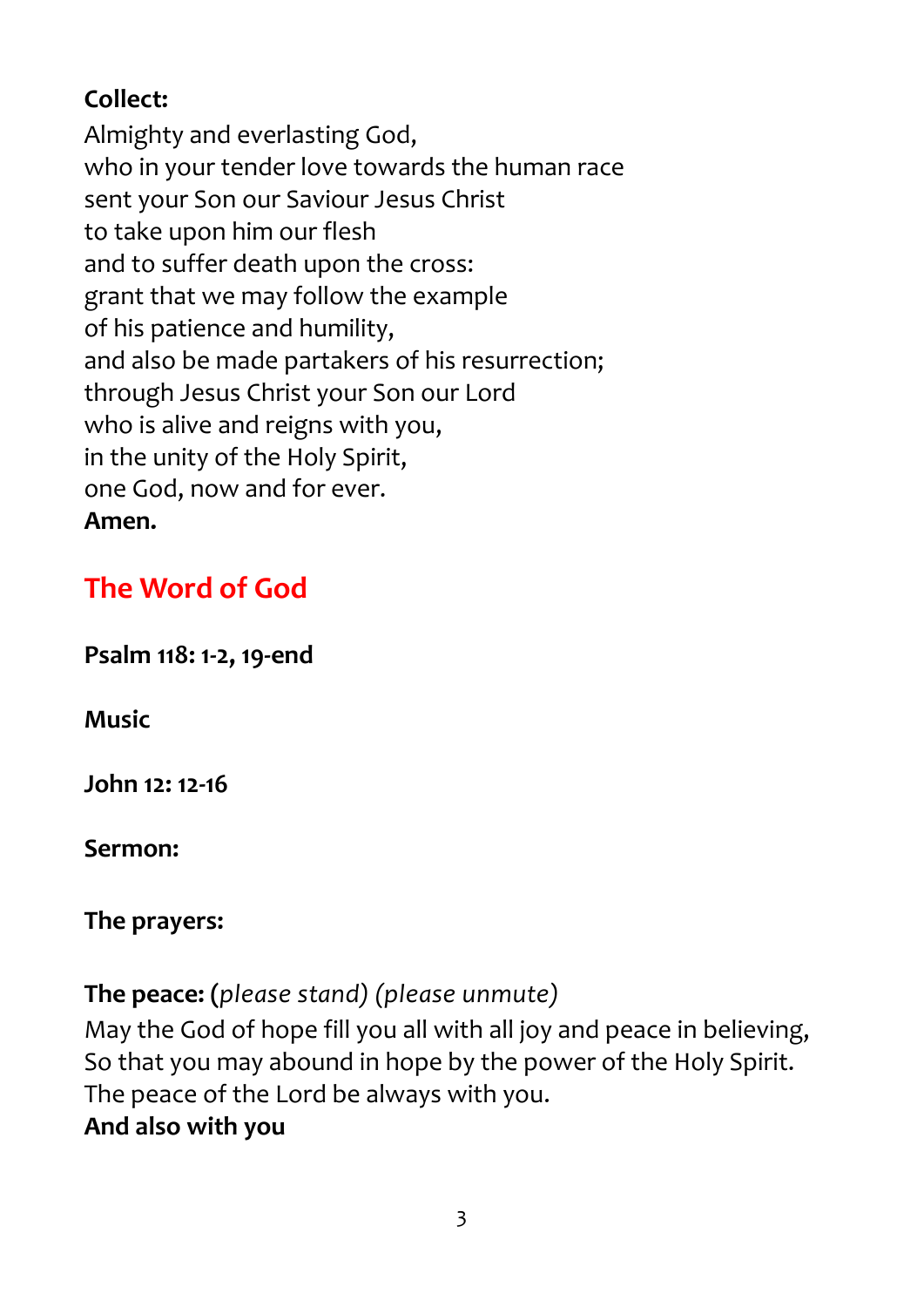We greet one another with a sign of peace

## **The Eucharistic Prayer**

## **Prayer of offering:**

Holy God, by your Spirit's power transform the lives we offer, that we may love and serve you. Transform these gifts we offer, that they may be for us Christ's Body and his Blood. **Amen.**

### **Prayer of Thanksgiving:**

The Lord be with you. **And also with you**.

Lift up your hearts. **We lift them to the Lord**.

Let us give thanks to the Lord our God. **It is right to give thanks and praise**.

God our loving Father, we are glad to give you thanks and praise Because you love us so much. With Jesus we sing your praise: **Hosanna in the highest!**

Because you love us, you gave us this wonderful and beautiful world to look after. With Jesus we sing your praise:

# **Hosanna in the highest!**

Because you love us, you sent Jesus your Son to bring us home to your love and to gather round him as the children of one family. With Jesus we sing your praise:

# **Hosanna in the highest!**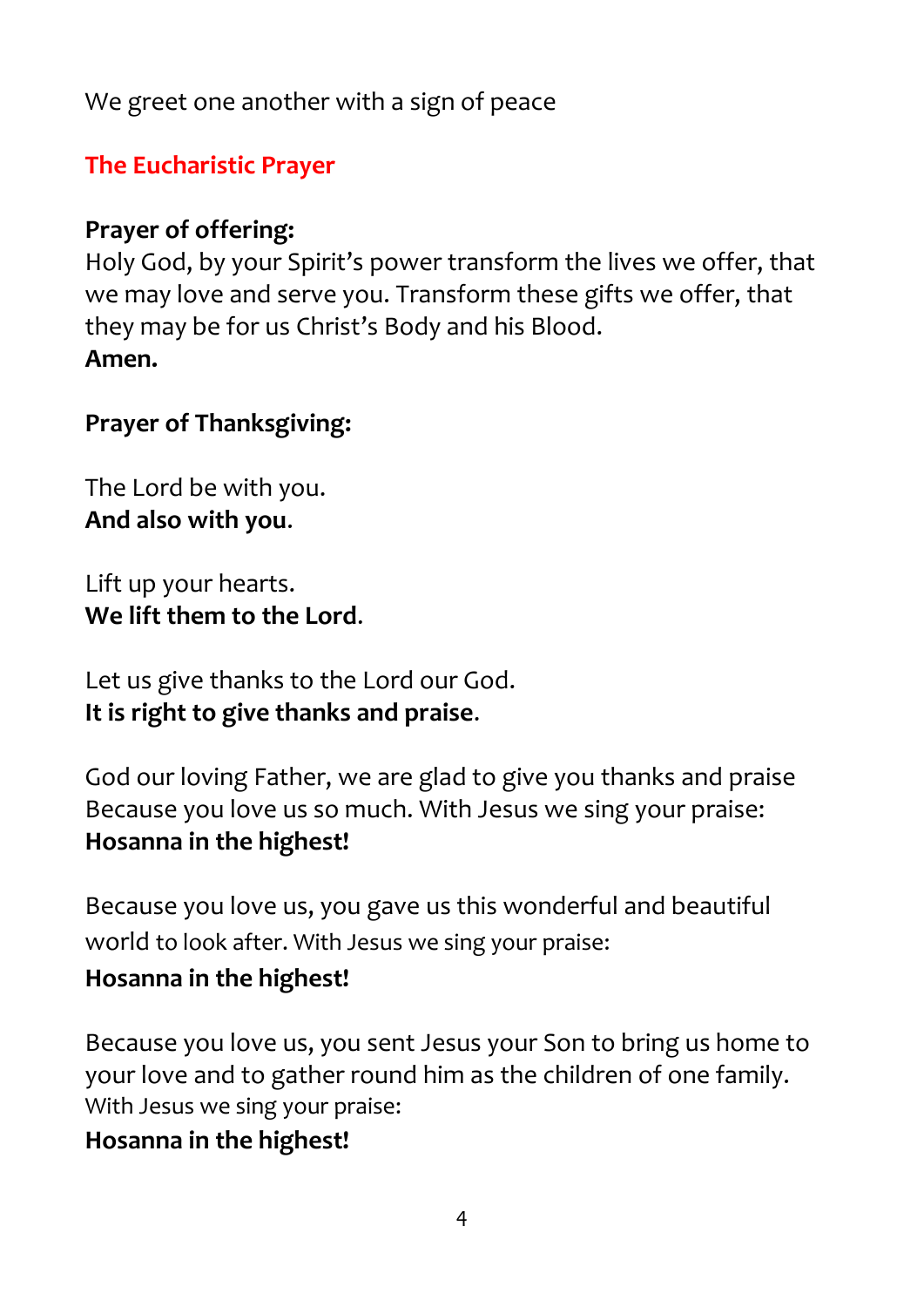For such great love that lasts forever, we thank you with the angels and saints and all the heavenly host as they praise you and say:

**Holy, Holy, Holy, my heart, my heart adores you.**

# **The liturgy of the Sacrament**

It is indeed right and just, our duty and our salvation, always and everywhere to give you thanks, holy Father, almighty and eternal God, through Jesus Christ our Lord. For as the time of his passion and resurrection draws near the whole world is called to acknowledge his hidden majesty. The power of the life-giving cross reveals the judgement that has come upon the world and the triumph of Christ crucified. He is the victim who dies no more, the Lamb once slain, who lives for ever, our advocate in heaven to plead our cause, exalting us there to join with angels and archangels, for ever praising you and *saying*: **My heart is glad to say the words: You are holy, Lord. Blessed, blessed, blessed, the one who comes in God's name. My heart is glad to say the words: You are blessed, Lord.**

Blessed be Jesus, whom you sent to be the friend of children, the poor and those whom others reject. He came to show us how we can love you, Father, by loving one another.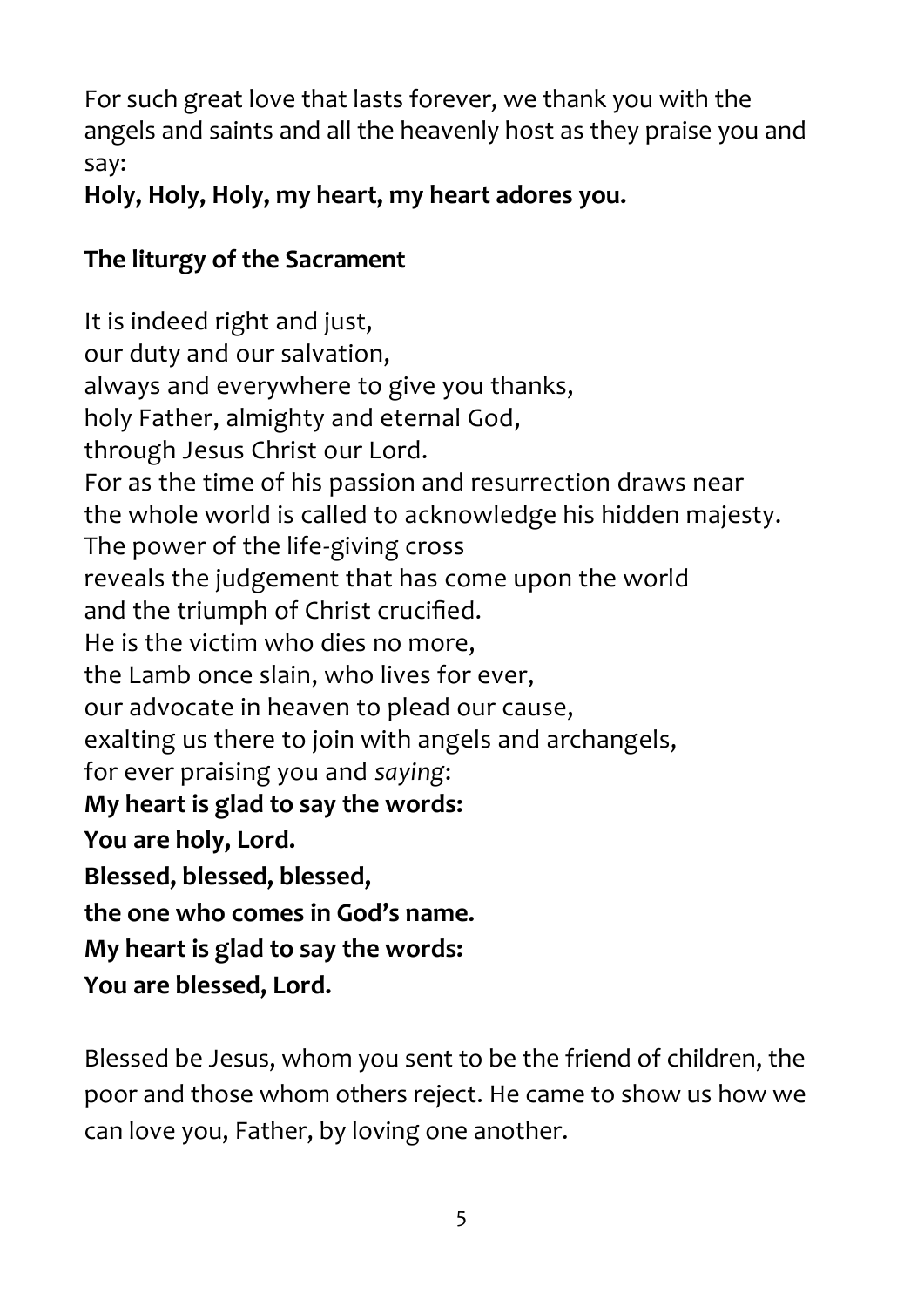He came to take away everything that keeps us from your love and from loving one another. He promised to send the Holy Spirit, to be with us always so that we can live as your children and sing:

**Blessed, blessed, blessed, the one who comes in God's name. My heart is glad to say the words: You are blessed, Lord.**

God our Father, we now ask you to send your Holy Spirit that these gifts of bread and wine may become for us the body and blood of Jesus Christ, our Lord. The night before he died, Jesus your Son showed us how much you love us. When he was at supper with his disciples, he took bread and gave you thanks and praise. Then he broke the bread, gave it to his friends and said:

Take this, all of you and eat it; this is my body which will be given up for you. **Jesus died and lives for us.**

When supper was ended Jesus took the cup that was filled with wine. He thanked you, gave it to his friends and said: Take this all of you and drink from it; This is the cup of my blood, the blood of the new and everlasting covenant. It will be shed for you and for many for the forgiveness of

sins.

**Jesus died and lives for us.**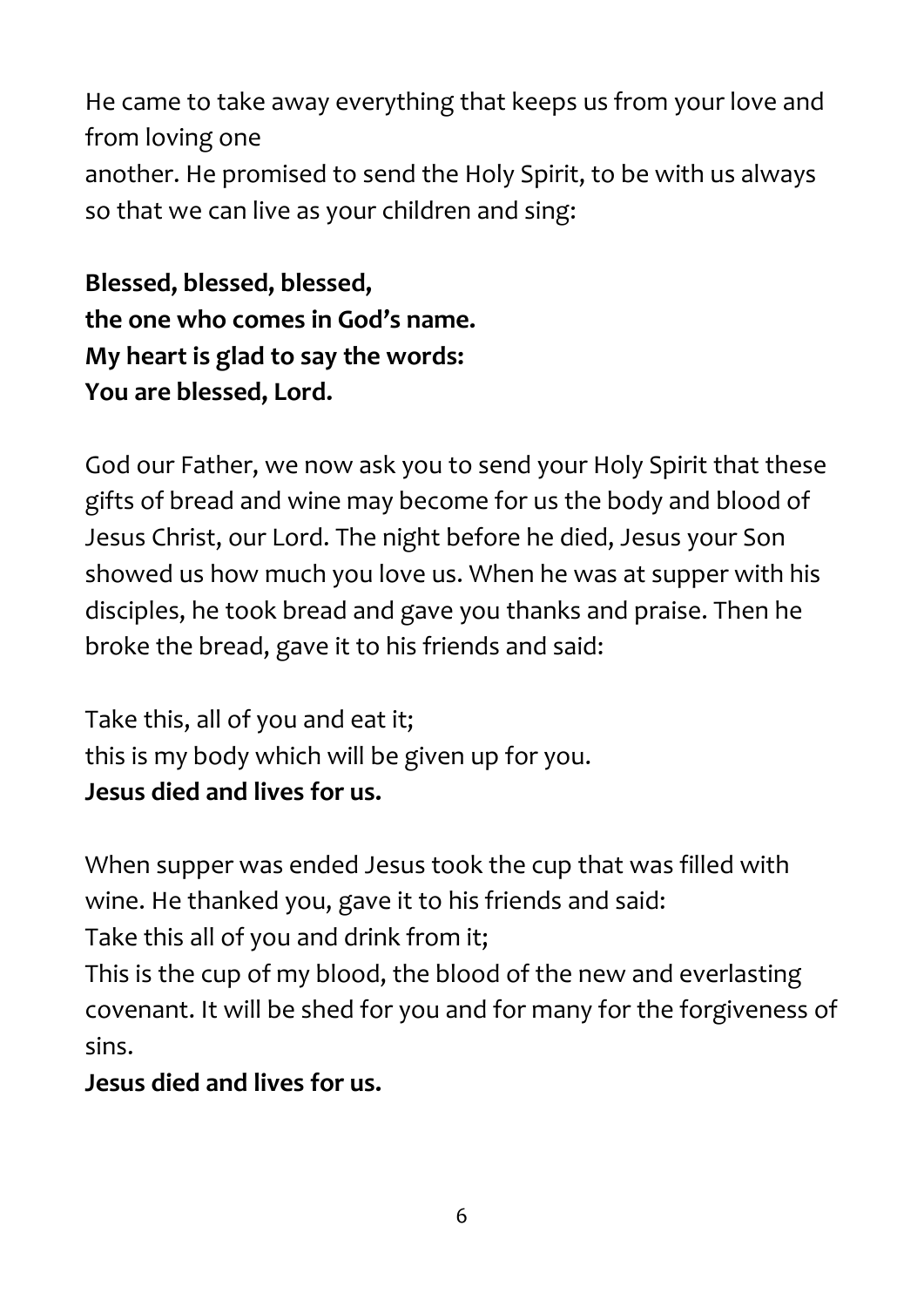And so he said to them: do this in memory of me.

And so, loving Father, we remember that Jesus died and rose again to save the world.

#### **We praise you, we bless you, we thank you**

Through him, with him, and in him, in the unity of the Holy Spirit, all glory and honour is yours. Almighty Father, for ever and ever.

#### **The Lord's Prayer**

As our Saviour has taught us, so we pray:

**Our Father, who art in heaven, Hallowed be thy name. Thy kingdom come, Thy will be done, On earth as it is in heaven. Give us this day our daily bread. And forgive us our trespasses, As we forgive those who trespass against us. And lead us not into temptation, But deliver us from evil. For thine is the kingdom, the power and the glory, For ever and ever. Amen** 

#### **The breaking of bread:**

We break this bread to share in the body of Christ. **Though we are many, we are one body because we all share in one bread.**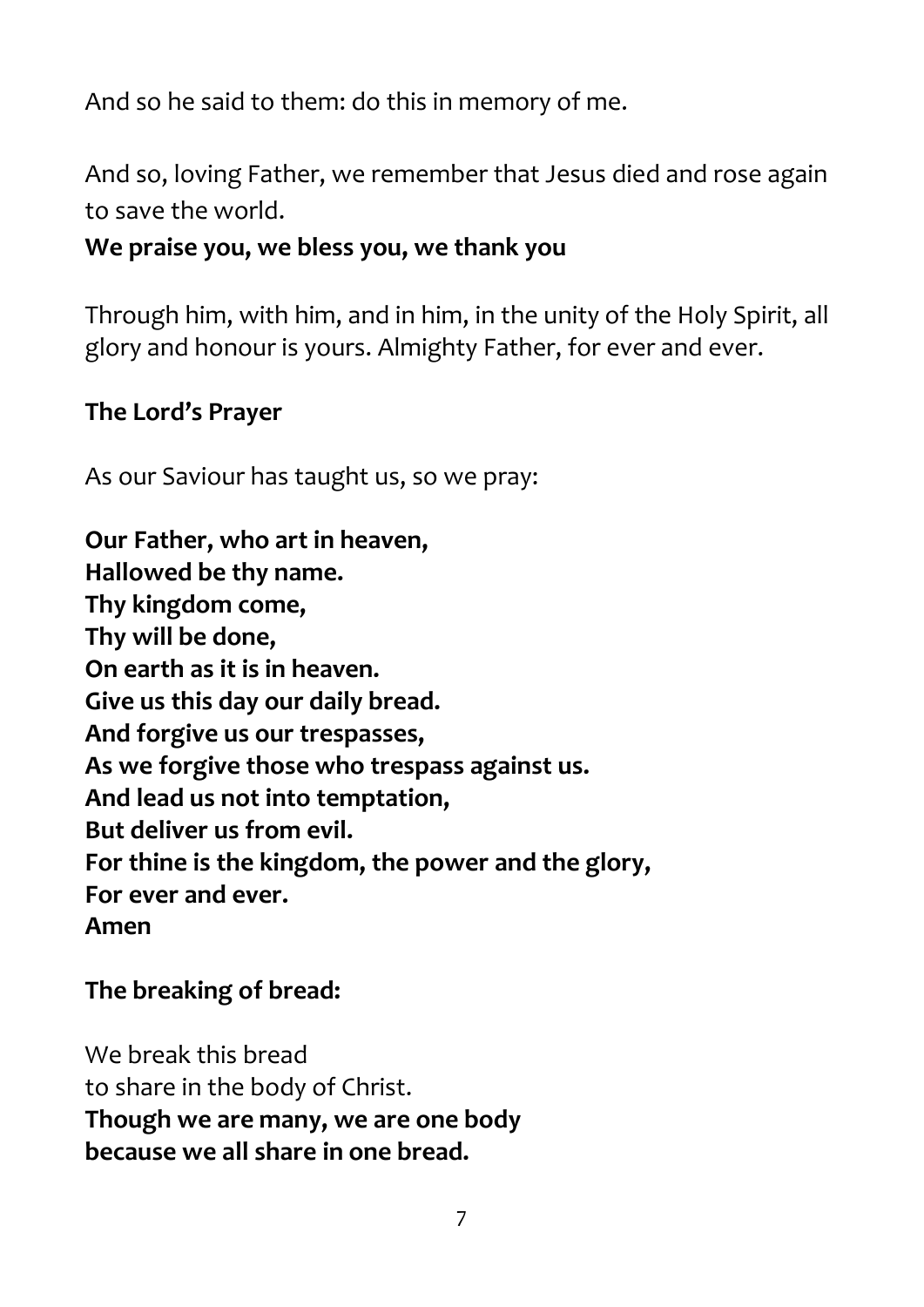# **The giving of communion:**

Behold the lamb of God, who takes away the sin of the world. Happy are those who are called to his supper. **Lord, I am not worthy to receive you, but only say the word, and I shall be healed.**

# **The Spiritual Communion**

Thanks be to you, Lord Jesus Christ, for all the benefits you have given us, for all the pains and insults you have borne for us. Since we cannot now receive you sacramentally, We ask you to come spiritually into our hearts. O most merciful redeemer, friend and brother, may we know you more clearly, love you more dearly, and follow you more nearly, day by day. Amen.

# **The Giving of Communion to those present**

# **The post communion prayer**

Lord Jesus Christ, you humbled yourself in taking the form of a servant, and in obedience died on the cross for our salvation: give us the mind to follow you and to proclaim you as Lord and King, to the glory of God the Father. **Amen.**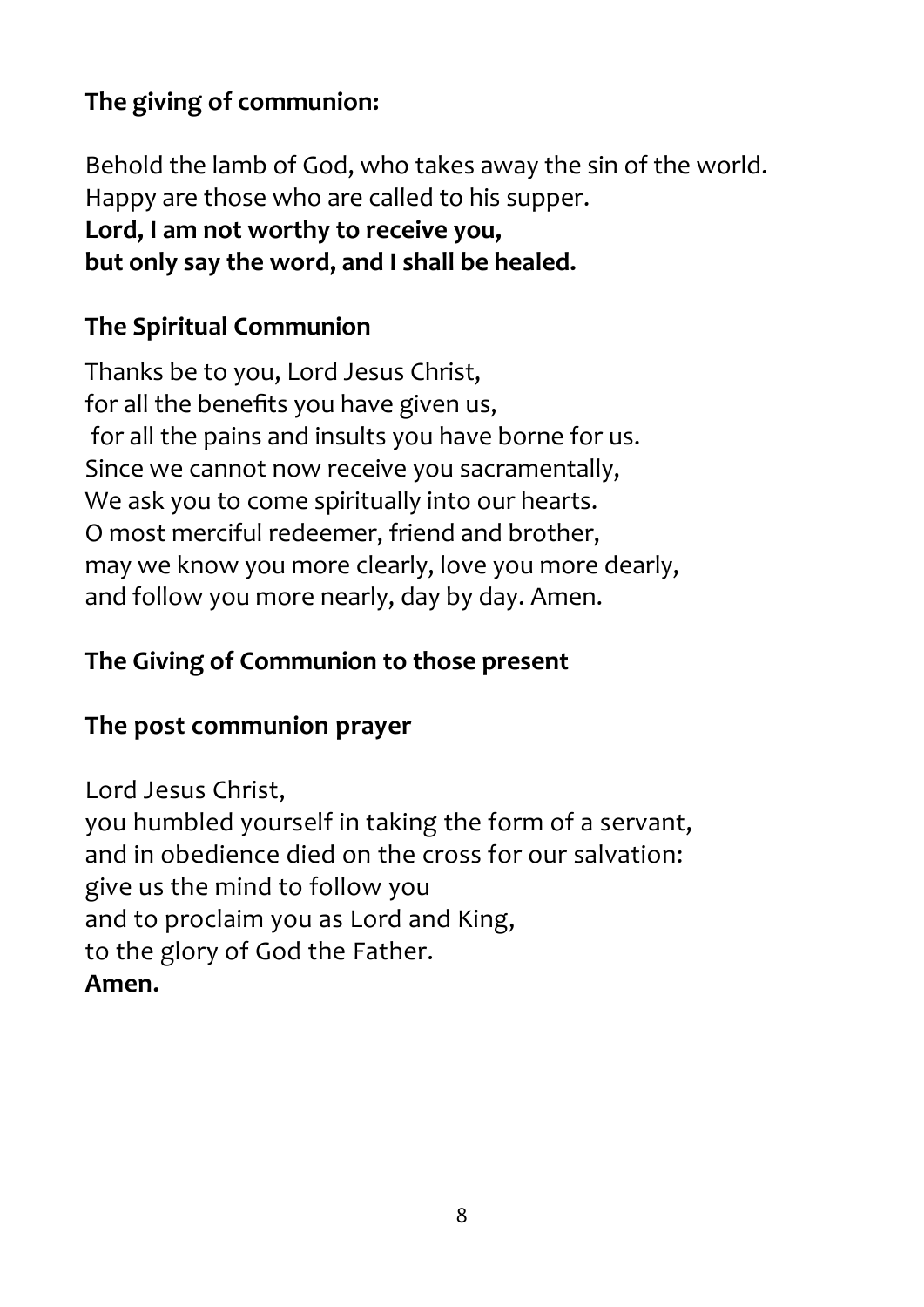O Christ, you entered the city as a poor man, not in style, but simply, yet you still caused uproar and questions everywhere; You drew the expectations of a hungry crowd, and brought buried conflicts to the light. May we, who are sometimes swayed by the crowd's approval, and who often avoid conflict for fear of its cost to us, hold fast to the gospel of peace and justice and follow faithfully in your way of compassion and solidarity with those who are poor and excluded, wherever it may lead us.

#### **Amen.**

# **The Dismissal and Blessing**

Christ crucified draw you to himself, to find in him a sure ground for faith, a firm support for hope, and the assurance of sins forgiven; and the blessing of God Almighty, the Father, the Son and the Holy Spirit, be among you and remain with you always. **Amen.**

Go in peace to love and serve the Lord **In the name of Christ Amen.**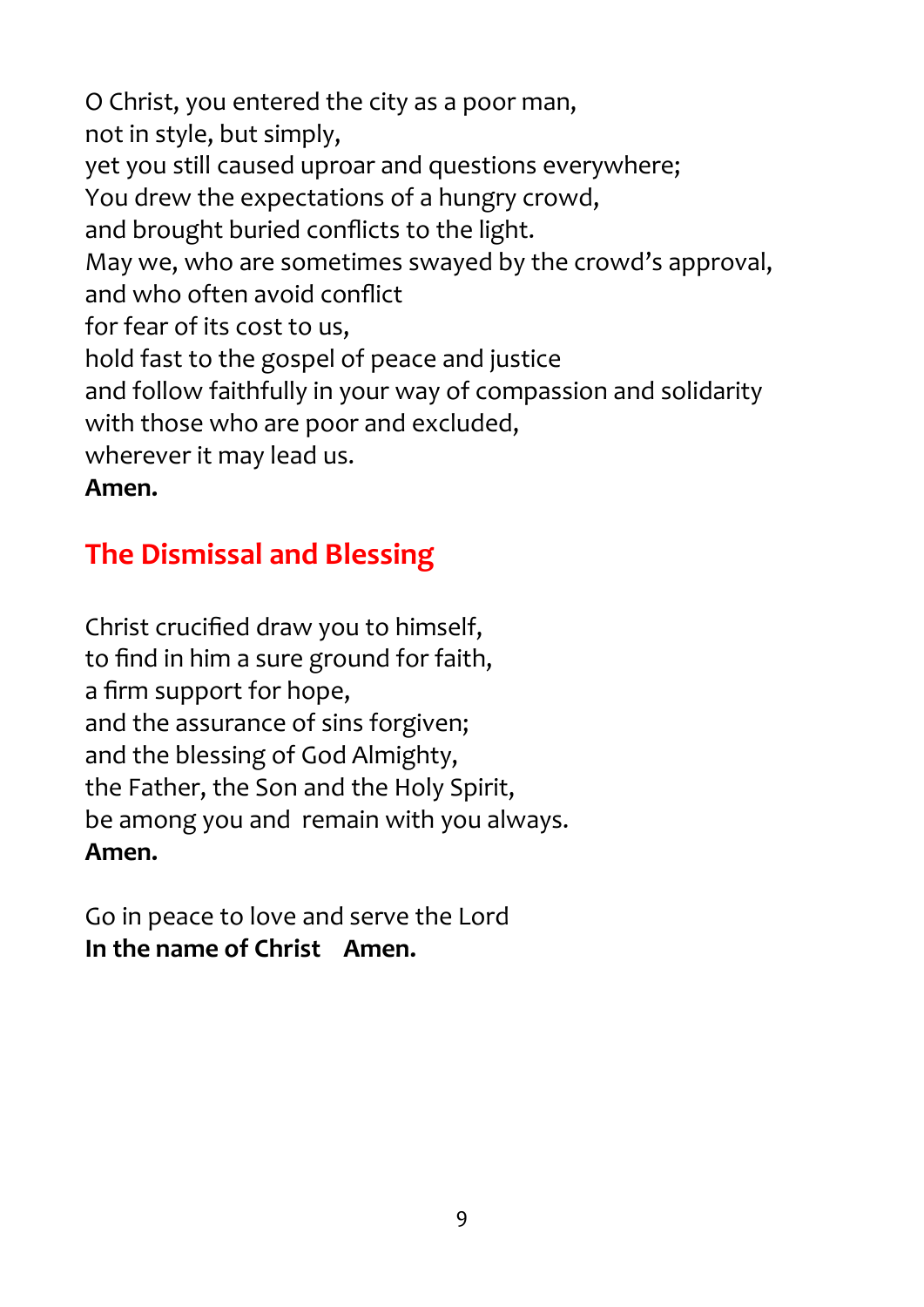# *Reflection to take away with you*



*Palm Sunday celebrations in the face of oppression is familiar still and we are always being confronted by the same problems and social issues Jesus faced in an uneasy and occupied city, Jerusalem, where religious discord, social unrest and oppression, prejudice and hatred all rippled under the surface. Jesus' friends find themselves on the losing side. They had to give up their quiet lives. They had to give up what security and status they had. They had to give up their previous identity, let go of the past, their families and friends. All of the things that made them who they were. They had to give up their prejudices and preferences. Some of them had to give up their lives. As we walk with Jesus through Holy Week, let us pray for the courage to face similar (if less drastic) challenges especially at this time, after 12 months of the challenges of C-19 and its impact.*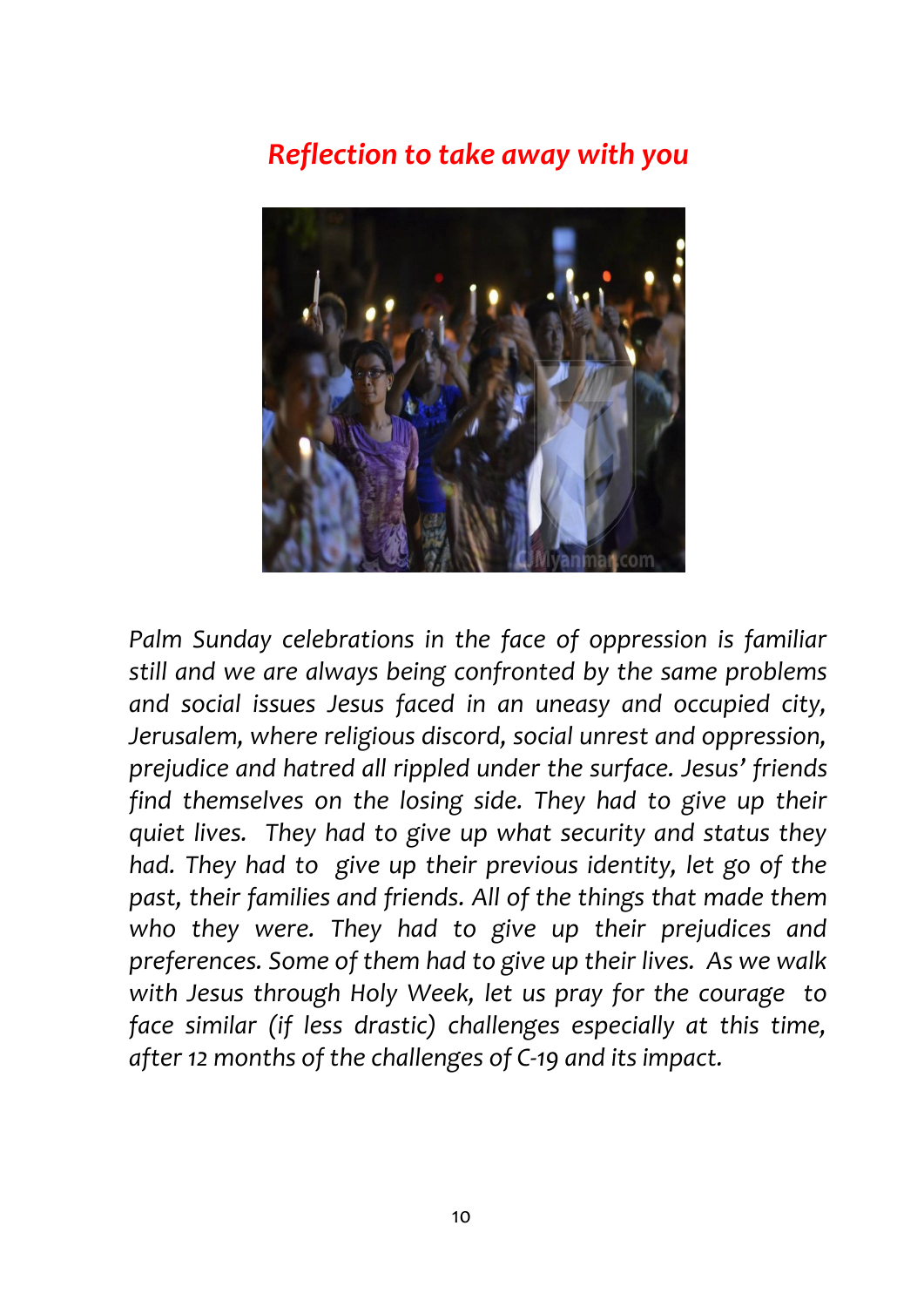

#### **Going up to Jerusalem**

Loving God, at this time, we remember that going up to Jerusalem cost Jesus his very life. So we come before you, conscious of the way religious words and holy phrases can slip so easily from our lazy lips and our hardened hearts. What do we really know of your mountainous truth, your rock-hard integrity, the depth of your suffering for love of us all? Forgive us for the shallowness of our faith.